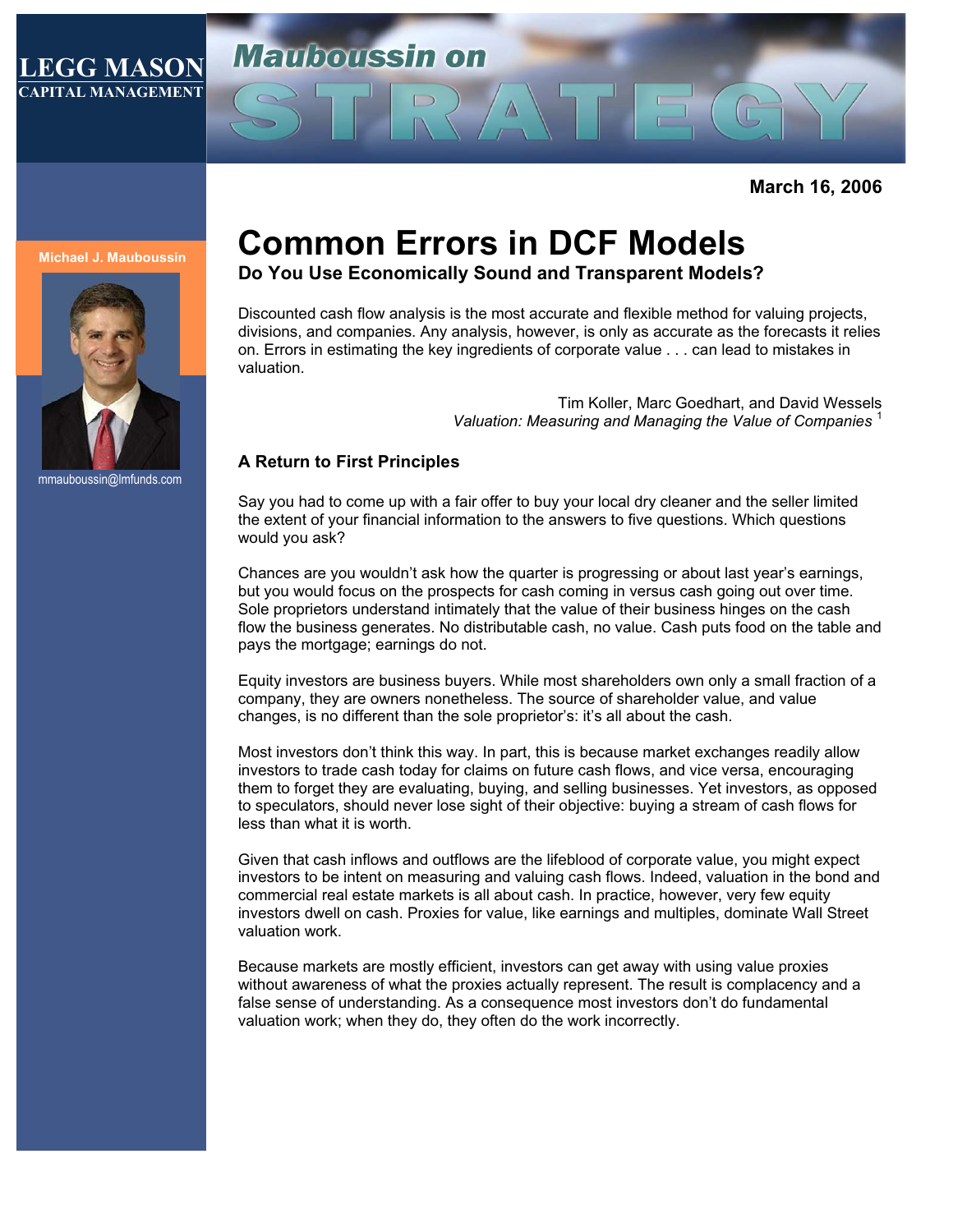

First principles tell us the right way to value a business is to estimate the present value of the future cash flows. While most Wall Street professionals learned about discounted cash flow (DCF) models in school, in practice the models they build and rely on are deeply flawed. Not surprisingly, the confidence level in these DCF models is very low. This faint confidence is not an indictment of analytical approach but rather of analytical methods.

DCF models should be economically sound and transparent. Economically sound means the company's return and growth patterns are consistent with the company's positioning and the ample empirical record supporting reversion to the mean. Transparent means you understand the economic implications of the method and assumptions you choose. Most DCF models fail to meet the standards of economic soundness and transparency.

#### **The List**

Here's our list of the most frequent errors we see in DCF models. We recommend you check your models, or the models you see, versus this list. If one or more of the errors appear, the model will do little to inform your business judgment.

1. *Forecast horizon that is too short.* One of the most common criticisms of DCF models is that any forecast beyond a couple of years is suspect. Investors, therefore, are alleged to be better off using more certain, near-term earnings forecasts.

Such reasoning makes no sense, for at least two reasons. First, a key element in understanding a business's attractiveness involves knowing the set of financial expectations the price represents. The market as a whole has historically traded at a price-to-earnings multiple in the mid-to-high teens. Simple math shows today's stock prices reflect expectations for value-creating earnings and cash flows many years in the future.

To make the point more concrete, imagine you are a restaurant industry executive in charge of finding new store locations. When assessing the attractiveness of a prospective site, would you consider only two years of earnings because "any beyond that is guessing"? Of course not. You'd base your judgment on the location, past results for similar sites, and other value-relevant factors. Intelligent capital allocators take a long-term view.

The mismatch between a short forecast horizon and asset prices that reflect long-term cash flows leads to the second problem: investors have to compensate for the undersized horizon by adding value elsewhere in the model. The prime candidate for the value dump is the continuing, or terminal, value. The result is often a completely non-economic continuing value. This value misallocation leaves both parts of the model—the forecast period and continuing value estimate—next to useless.

Some investors swear off the DCF model because of its myriad assumptions. Yet they readily embrace an approach that packs all of those same assumptions, without any transparency, into a single number: the multiple.<sup>3</sup> Multiples are not valuation; they represent shorthand for the valuation process. Like most forms of shorthand, multiples come with blind spots and biases that few investors take the time and care to understand.

John Maynard Keynes famously said, "I'd rather be vaguely right than precisely wrong." His message applies here. We recommend explicit forecast periods of no less than five years, and note many companies require over ten years of value-creating cash flows to justify their stock prices. Ideally, the explicit forecast period should capture at least one-third of corporate value with clear assumptions about projected financial performance.

While the range of possible outcomes certainly widens with time, we have better analytical tools to deal with an ambiguous future than to place an uncertain multiple on a more certain near-term earnings per share figure. We address the uncertainty issue below.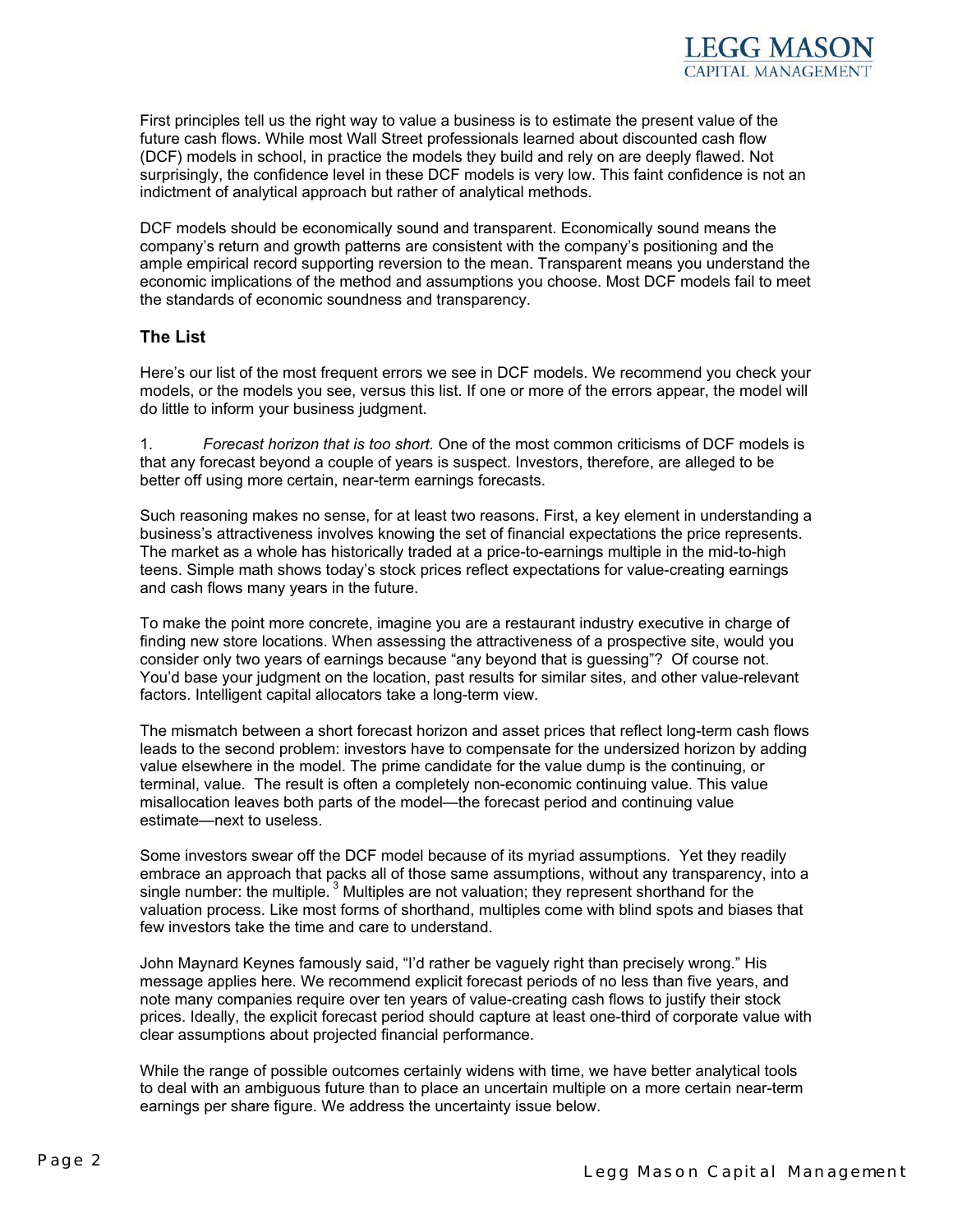

2. *Uneconomic continuing value.* The continuing value component of a DCF model captures the firm's value for the time beyond the explicit forecast period, which can theoretically extend into perpetuity.

While developing a DCF model's structure, investors must mind one of microeconomics's most powerful lessons: competitive forces assure that return on investment will approximate the cost of capital over time. Numerous empirical studies document this reversion to the mean, and life cycle theories express the process.  $2$  Accordingly, one reasonable way to structure a DCF model uses the explicit forecast period to capture the excess returns on new investment (value creation) with the continuing value component reflecting value after the company exhausts its incremental value-creation opportunities. See Exhibit 1.



We rarely see this structure in practice. Based on a sample of sell-side models we gathered, we observed forecast periods that are too short, generally five years or less. The crucial consequence of a too-short forecast period is the modeler has to heap the value burden on the continuing value estimate in order to have any consonance with the market price. As a consequence, the model fails to reflect a clear sense of the company's pattern or timing of value creation. In reality, most analysts understand little about the implications of their continuing value assumptions.

For instance, modelers commonly apply a multiple to ending-period earnings before interest, taxes, depreciation, and amortization (EBITDA) to estimate continuing value. The assigned multiple rarely has a solid economic foundation, and most analysts have no idea what the multiple implies about financial performance.

As an example, given certain assumptions a 13.0 times EBITDA multiple implies 6 percent earnings growth and a 150 percent return on incremental capital *in perpetuity*.<sup>4</sup> For the record, no company in the history of mankind has achieved such financial performance. A high percentage of value accorded to the continuing value almost always reflects an improper forecast period.

In contrast, segregating the model into a period of value creation and value neutrality not only makes sound economic sense, but allows for greater model clarity. We can capture the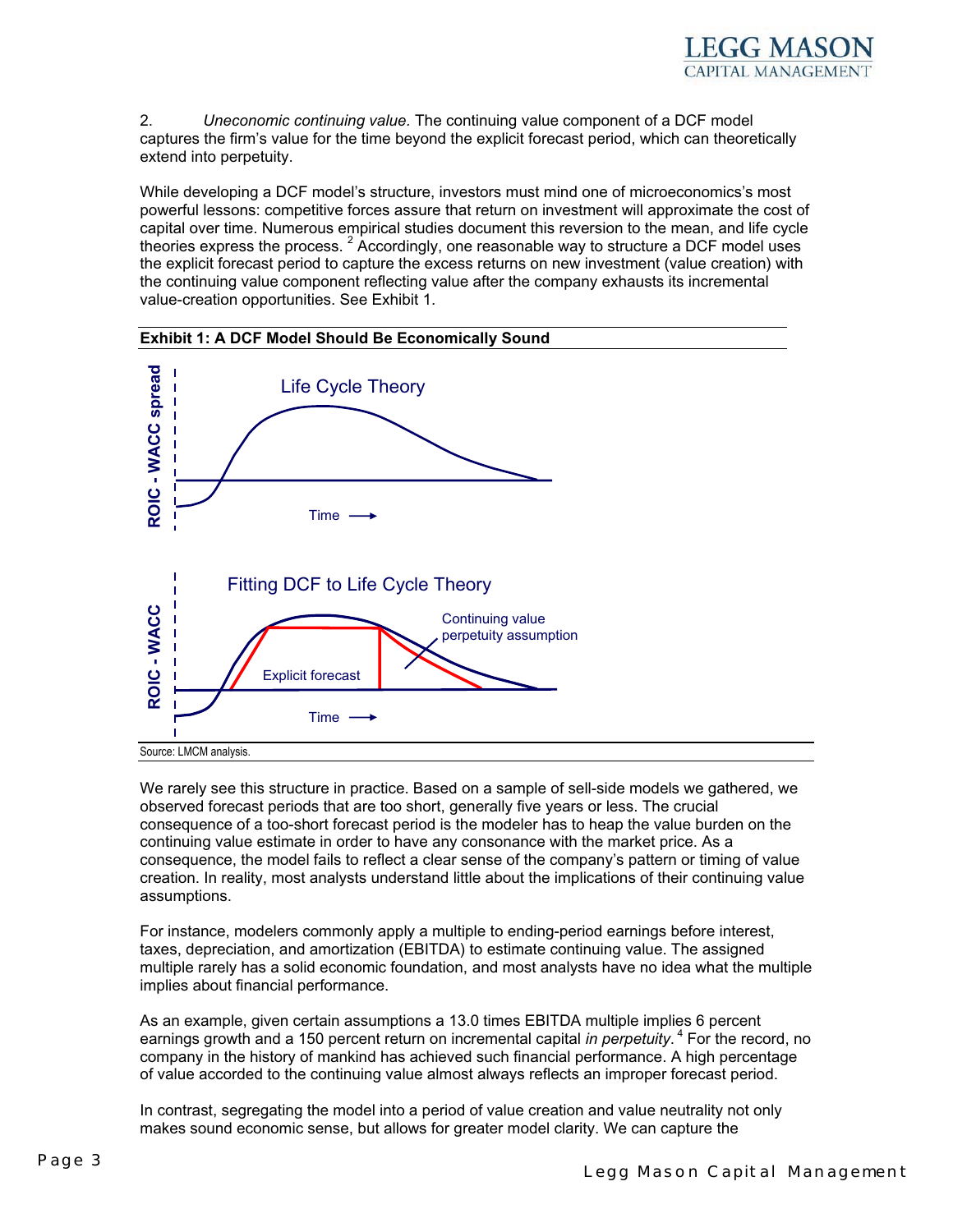

continuing value with a perpetuity assumption, capitalizing the last year's net operating profit after tax by the cost of capital. This value, even discounted to the present, often represents 60-70 percent of corporate value.

Moreover, a perpetuity assumption neatly captures the reversion-to-the-mean phenomenon. The approach assumes *incremental* returns on investment equal the cost of capital. Over time, naturally, depreciation of old investments and addition of new investments assure a company replaces its invested capital base. After the company depreciates all its old, value-creating investments, the remaining invested capital earns exactly the cost of capital. A company's asset life determines the length of this reversion process. A short-asset-life company will rapidly replace its invested capital base and revert to cost-of-capital returns quickly. The opposite is true for a long-asset-life company.

Many analysts incorrectly assume the perpetuity approach does not reflect growth beyond the explicit forecast period. This assumption is wrong. The perpetuity assumption does not rule out growth. But since growth has no necessary link to value creation, companies can continue to grow without creating any shareholder value. The essential assumption of the perpetuity approach relates to incremental value creation, not incremental growth. Appendix A demonstrates this point.

Most DCF models fail the economically sound and transparent test because of poor structure: the explicit forecast periods are too short and the continuing value estimates carry too much value. An investor should have a clear handle on the economic assumptions or implications behind whatever continuing value approach they choose.

3. *Cost of capital.* You'll rarely see a great equity investor point to an ability to judge the cost of capital better than others as the source of meaningful edge. But you do see many DCF models debilitated by a nonsensical cost of capital estimate.

The cost of capital is an estimate of the rate of return an investor demands to hold an asset or, said differently, an investor's opportunity cost. As such, the cost of capital is the proper rate for discounting future cash flows to a present value.

Most companies finance their operations largely through debt and equity. The cost of debt, especially for large companies, is generally transparent because companies have contractual obligations to make coupon payments and return principal on a timely basis. Some yield premium over risk-free securities is appropriate, with the size of the premium reflecting the company's creditworthiness. The large and generally liquid corporate bond market makes comparisons between fixed-income securities relatively straightforward.

Estimating the cost of equity is more challenging. Unlike debt's explicit cost, the cost of equity is implicit. The cost of equity is higher than the cost of debt because equity's claim is junior. But no simple method exists to estimate the cost of equity.

By far the most common approach to estimating the cost of equity is the capital asset pricing model (CAPM). The CAPM says a company's cost of equity equals the risk-free rate plus the product of the equity risk premium and beta. Government-issued notes generally provide a good proxy for the risk-free rate. Estimates for the equity risk premium and beta prove more challenging.

Let's start with beta, which attempts to reflect the sensitivity of a stock's price movement relative to the broader market. A beta of 1.0 means the stock tends to move in line with the market. A beta below 1.0 suggests a stock moves less than the market, while a beta above 1.0 implies moves greater than the market. All things equal, finance theory associates a higher beta with higher risk and reward.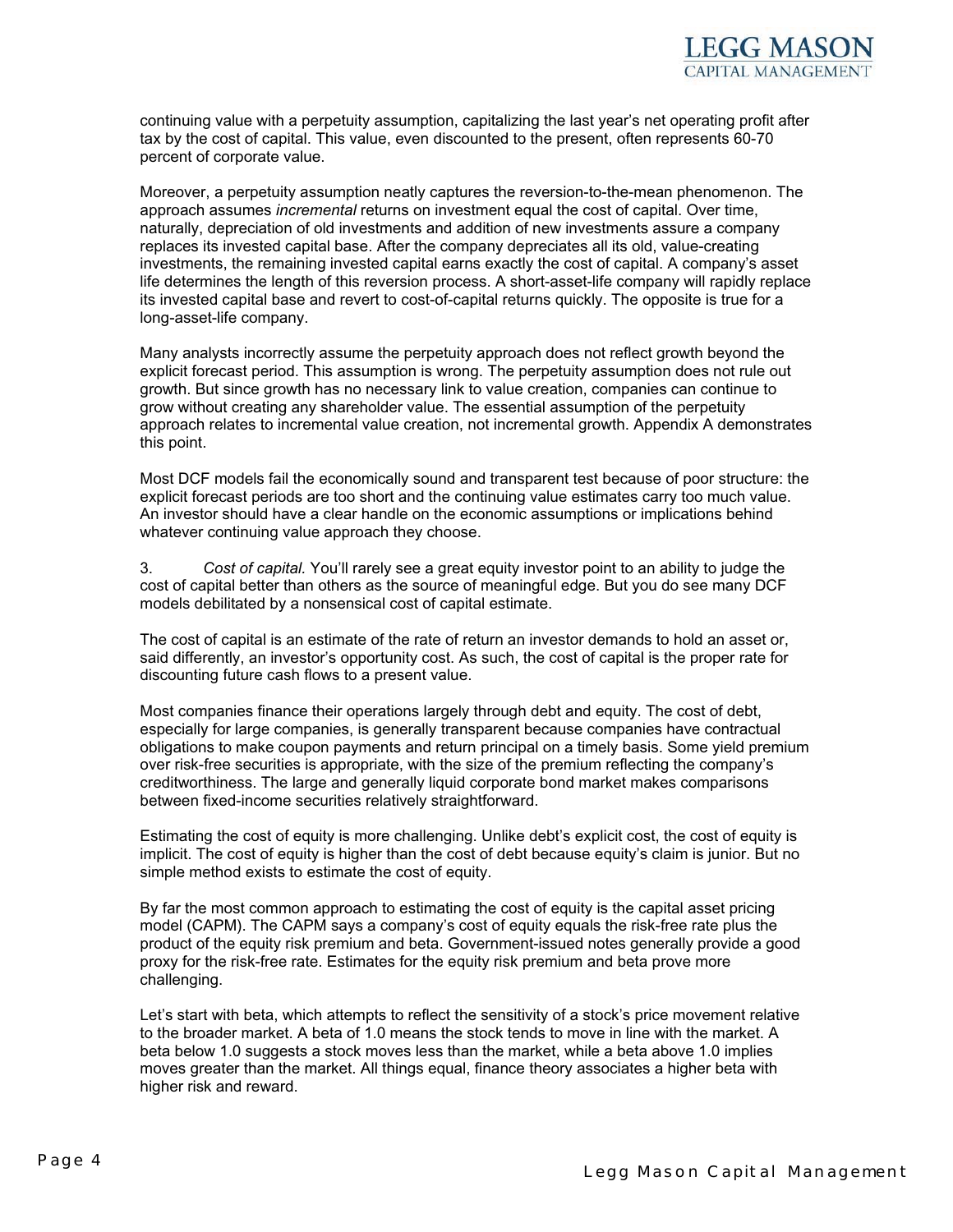Beta is wonderful theoretically but fails practically and empirically. The practical failure surrounds what beta to actually use in the CAPM. Ideally, we want forward-looking betas, which we cannot reliably estimate. Beta's empirical failure reflects studies showing beta does a poor job explaining returns.<sup>5</sup>

A visit to the Bloomberg terminal shows the problem with blithely using the CAPM. In mid-March 2006, General Motors had a beta of 1.3 while Yahoo! had a beta in excess of 1.6. It would be hard for a businessperson to argue that Yahoo is likely to be significantly more risky than General Motors over an appropriate forecast time horizon. Indeed, the implied option volatilities suggest more risk at GM than YHOO. While gauging the relative risks of businesses is clearly valuable, investors have to impose judgment on the figures the various services produce.

The second important input into the CAPM is the equity risk premium, the return above and beyond the risk-free rate an investor expects to earn as compensation for assuming greater risk. Like beta, the equity risk premium is ideally a forward-looking estimate. Most analysts rely on past equity risk premiums, which, depending on the time frame, may not give a reasonable sense of the return outlook.

Most of the problems with the cost of capital come from stale inputs for beta and the equity risk premium. For example, the geometric average equity risk premium was 1.9 percentage points from 1982-2005, 3.7 percentage points from 1962-2005, and 6.2 percentage points from 1926- 2005.  $6$  The arithmetic average equity risk premiums during the same time frames were higher. One area of debate in valuation is whether the geometric or arithmetic average is more appropriate. We favor geometric returns for long term models and arithmetic averages for shortterm return forecasts.

In addition, research suggests the equity risk premium is probably nonstationary, which means using past averages may be very misleading. Specifically, variables shaping the equity risk premium—like past stock returns, stock price volatility, and business conditions—clearly change, making it likely the ex-ante equity risk premium changes as well.

Whether you add 200 or 600 basis points\* to the current risk-free rate of 4.7 percent (mid-March 2006) will make a significant difference in the model's output. Exhibit 2 shows a sample of equity risk premiums assumed in recent sell-side analyst reports. Our best advice is to settle on a cost of capital that makes business and economic sense. Some academics suggest the equity risk premium is in the 3 to 4 percentage point range, which strikes us as reasonable. <sup>9</sup> The midpoint of this range implies a market return of roughly 8 percent over time.



**Exhibit 2: A Sample of Equity Risk Premiums in Recent Research Reports** 

Source: Various sellside reports. \*100 basis points= 1%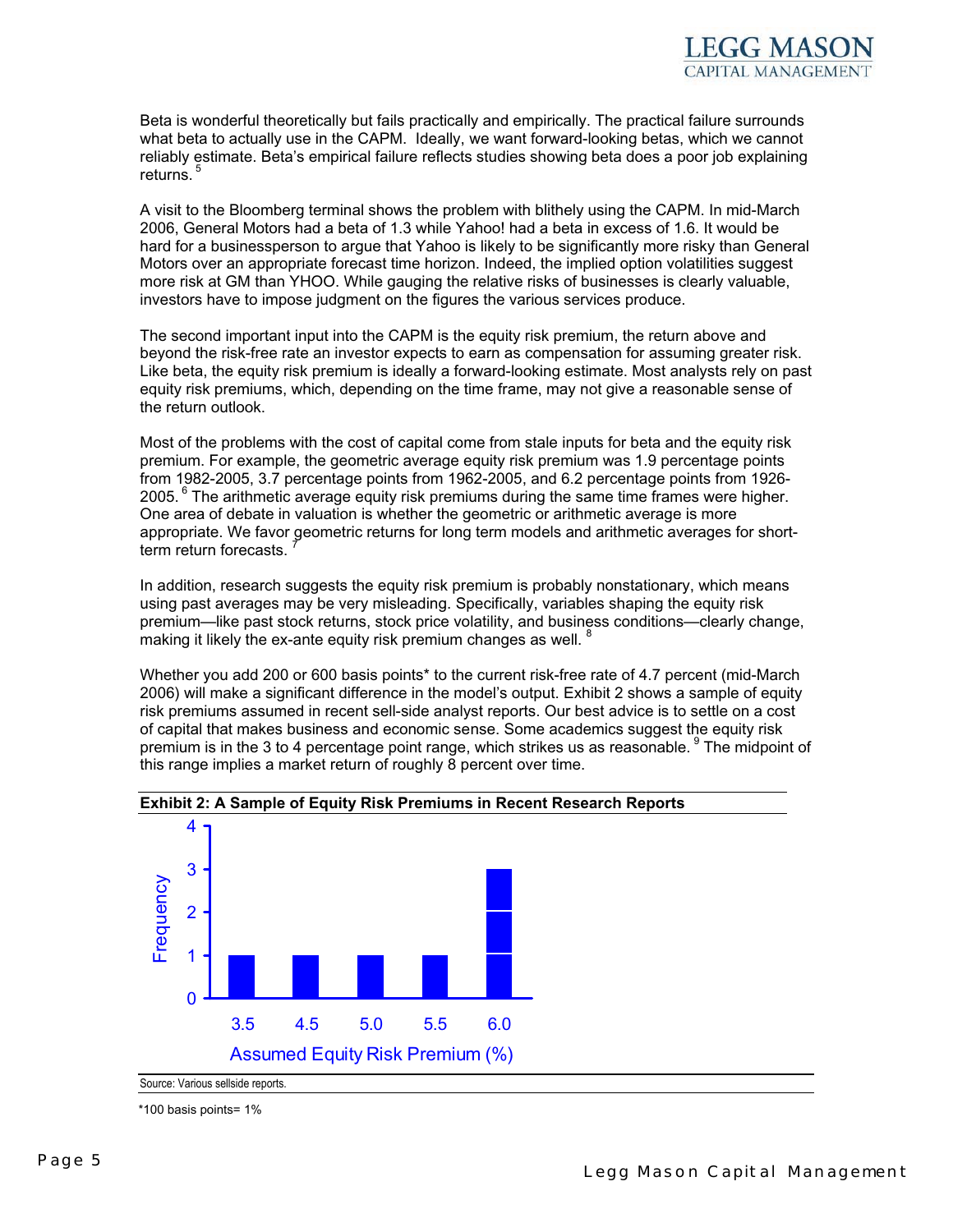Finally, while some sensitivity analysis around the cost of capital can be useful, we would argue investors are much better off considering alternative scenarios for the key operating value drivers (sales growth, margins, capital intensity). Sometimes asset mispricings do show up as high discount rates, as we saw in the high-yield bond market in late 2002. But even there, you could argue great investors have historically generated an edge by understanding the value drivers better than the market.

4. *Mismatch between assumed investment and earnings growth.* Companies invariably must invest in the business—via working capital, capital spending, acquisitions, R&D, etc.—in order to grow over an extended period. Return on investment (ROI) determines how efficiently a company translates its investments into earnings growth. Since ROI links investment and growth, and ROIs tend toward the cost of capital over time, investors must treat the relationship between investment and growth carefully.

DCF models commonly underestimate the investment necessary to achieve an assumed growth rate. This mistake often comes from two sources. First, analysts looking at companies that have been highly acquisitive in the past extrapolate an acquisition-enhanced growth rate while only reflecting capital spending and working capital needs for the current business. You can mitigate this error by carefully considering the growth likely to come from today's business—which will be less than an acquisition-fueled rate.

The second reason for underestimating investment stems from a simple failure to explicitly link growth and investments via ROI. Analysts frequently project growth (sales and margins) independent of investments. A simple way to check for this error is to add a ROI line in the model. If you see ROIs rising or dropping sharply without a thoughtful strategic underpinning, the model is likely unreliable. The vast majority of the models we see make no effort to reflect a link between growth and investment.

5. *Improper reflection of other liabilities.* In the widely-used free cash flow to enterprise approach, an analyst determines the corporate value based on the present value of future cash flows. The analyst then adds cash and any other nonoperating assets and subtracts debt and any other liabilities to arrive at shareholder value.

Most liabilities, including debt and many pension programs, are relatively straightforward to determine and reflect in the model. Some other liabilities, like employee stock options, are trickier to capture. Not surprisingly, most analysts do a very poor job capturing these liabilities in an economically sound way.

We would note that other liabilities tend to be important for only a handful of companies. For example, other postretirement employee benefit plans tend to concentrate in manufacturing industries (e.g., autos) while employee stock options occur most frequently in knowledge and service industries (e.g., technology and financial services). Investors must properly recognize other liabilities in the sectors where they have a large impact on corporate value.

Employee stock options are a good illustration of this common shortcoming. Most DCF models simply reflect past option grants through fully diluted shares. Of course, since fully diluted shares only reflect in-the-money options, the solution does an awful job of capturing the magnitude of the liability.<sup>10</sup> While accounting standards now require companies to expense options, we have found few DCF models that explicitly treat future option grants as an expense. Often, analyst models show rising shares outstanding (dilution) and models sometimes include option proceeds without reflecting any dilution.

We can deal with ESOs appropriately by treating already-granted options as a contingent liability, using basic shares outstanding, and reflecting future option grants as an expense. This approach allows for a dynamic appraisal of past option grants and considers future grants as an economic expense.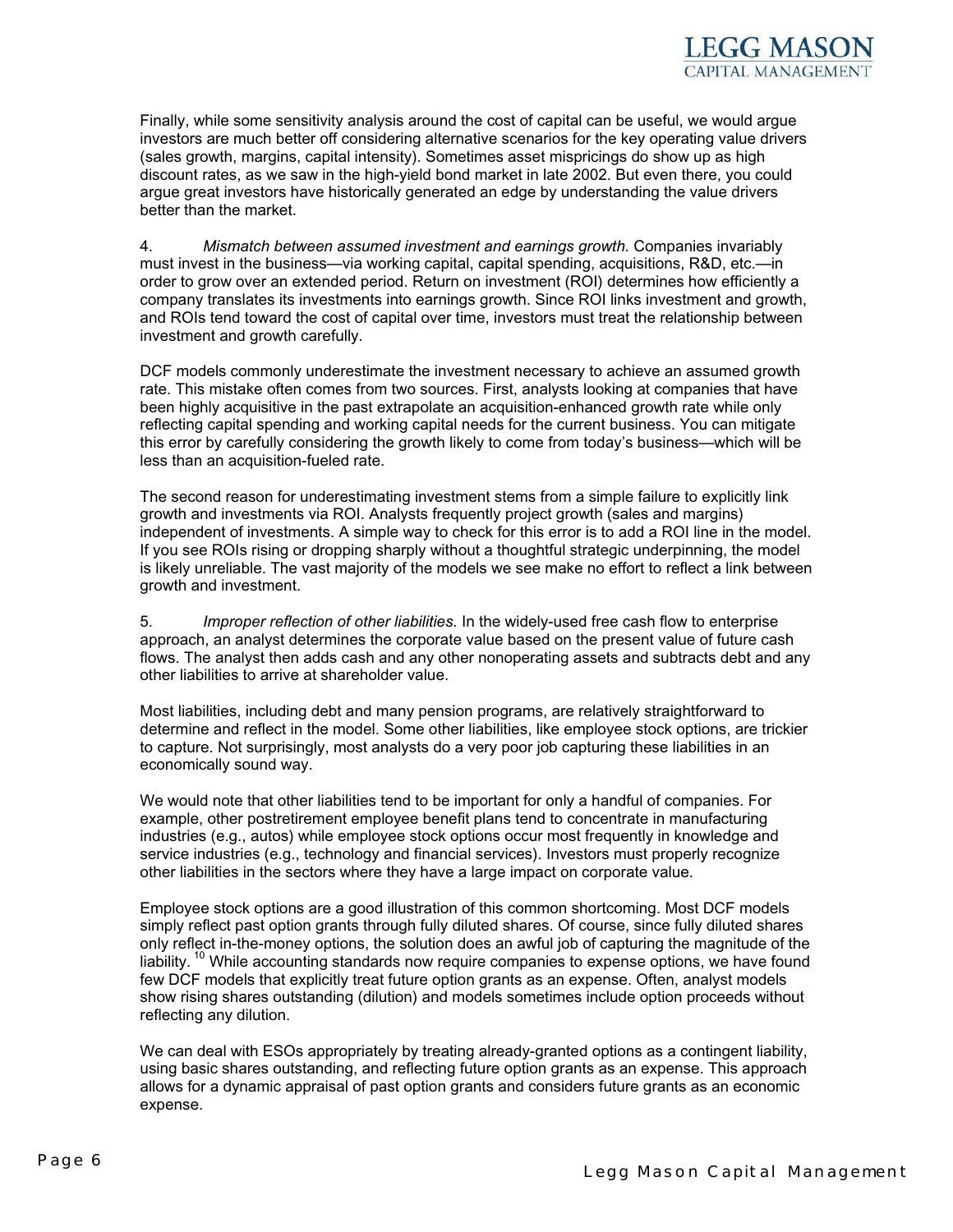6. *Discount to private market value.* In what we'd characterize as an unfortunate hangover from the 1980s and 1990s investment-banker mentality, we still see DCF models that calculate a value, only to modify the amount by a "public market discount" of 20-25 percent. This practice seems most prevalent in the telecommunications industry.

This practice fails the transparency test. To see the point, we have to invert the discount mindset and ask why a private (strategic or financial) buyer would pay a *premium* to public market value. Perhaps the private buyer believes the stock is undervalued (in which case the premium wipes out the benefit). More likely, the buyer believes it can generate a higher stream of cash flows from the acquired assets than the target company can by itself.

Synergies, the benefits of putting two companies together, often justify most if not all of the premium. Alternatively, a buyer may allocate capital differently or use financial leverage to enhance after-tax cash flows.

To be sensible, a DCF model reflecting a public market discount must already incorporate synergies or some other catalyst for higher cash flows the company cannot achieve on its own. Modeling possible deal synergies is fine, though the exercise should remain separate from valuing the standalone business. The discount-to-private-market-value model lacks sufficient transparency because it conflates the base and synergy cash flows.

7. *Double counting.* Models should not count a dollar of value (or liability) more than once. Unwittingly, DCF models often double count the same source of value.

Take share repurchase, for instance. Companies generating strong free cash flow often have a record of buying back stock that is likely to continue. Analysts, recognizing both a proclivity toward buybacks and strong cash flow, sometimes build buybacks into their models by assuming the company uses free cash flow to shrink shares outstanding over time. This double counts because the model values the cash flow (once) and the model uses the same cash flow to reduce shares outstanding (twice). This error of double-counting leaves aside the analytical challenge of judging the future stock price (the only way to properly determine how much stock a company might buy).

Another less frequent example of double counting involves the practice of including interest income in the cash flow calculation and adding the cash balance to corporate value. Alternatively, some analysts subtract financing costs from cash flow and then deduct debt from corporate value to come up with shareholder value.

8. *Scenarios.* Probably the most-often-cited criticism of a DCF model is that small changes in assumptions can lead to large changes in the value. We addressed part of that concern, which can be mitigated by lengthening the forecast horizon, in our discussion of the first two errors.

Going one step further, the large majority of reports we see offer *one* DCF scenario, and analysts often peg their target prices on that scenario. Given investing is inherently probabilistic, one scenario—often backed by shaky assumptions—does not constitute thorough analysis. An intelligent investor needs to consider multiple scenarios.

Though many DCF models do incorporate sensitivity analysis (typically a grid of values driven by alternative cost of capital, growth, or terminal valuation assumptions), these grids provide little relevant information for anyone trying to understand the prospects of the business. Investors should look to the value drivers—sales, margins, and investment needs—as sources of variant perception.

Even sensitivity analysis based on the value drivers is generally flawed because it fails to consider the *interactivity* between value drivers. Proper scenario analysis considers how changes in sales, costs, and investments lead to varying value driver outcomes.<sup>11</sup> See Exhibit 3.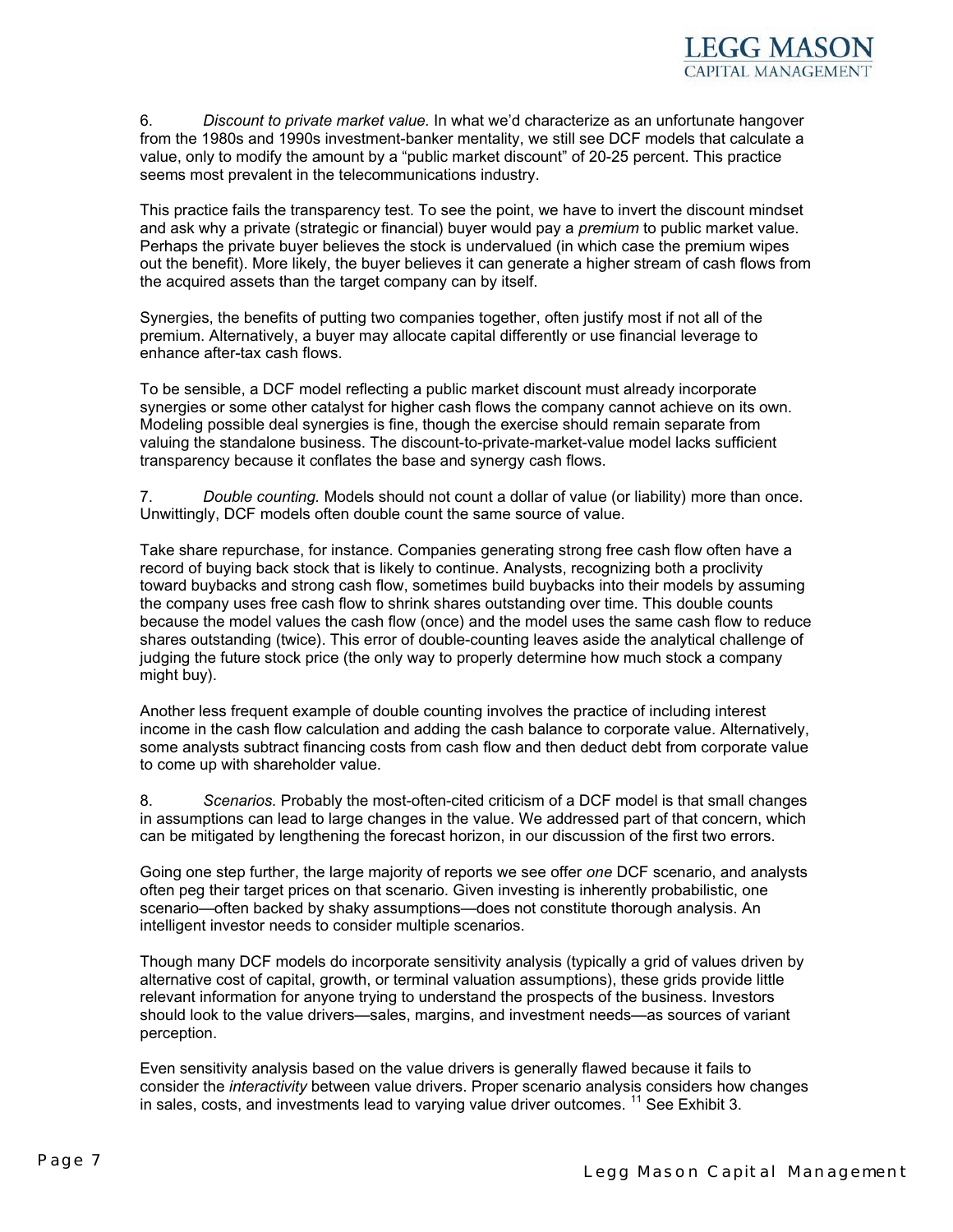

Source: Alfred Rappaport and Michael J. Mauboussin, *Expectations Investing: Reading Stock Prices for Better Returns* (Boston, MA: Harvard Business School Press, 2001), 41.

Scenario analysis also addresses concerns about an uncertain future. By considering "if, then" scenarios and insisting on a proper discount to expected value—or margin of safety—an investor can safely and thoughtfully weigh various outcomes.

#### **Conclusion**

Theory and practice tell us the value of a company is the present value of future cash flows. Investors primarily seek to buy a stream of cash flow for less than it's worth—or sell a stream for more than it's worth. Accordingly, an investor needs to be able to model cash flows intelligently and identify a variant perception: a well-founded belief the market has placed an incorrect value on a company.

Business school students learn all about DCF models, and they often practice building them in a classroom setting. But when applying the models to the real world, an investor must ensure the models are economically sound and transparent. In practice, very few models pass these tests. We have tried to identify the key areas of failure, and offer some thoughts about how to address the shortcomings.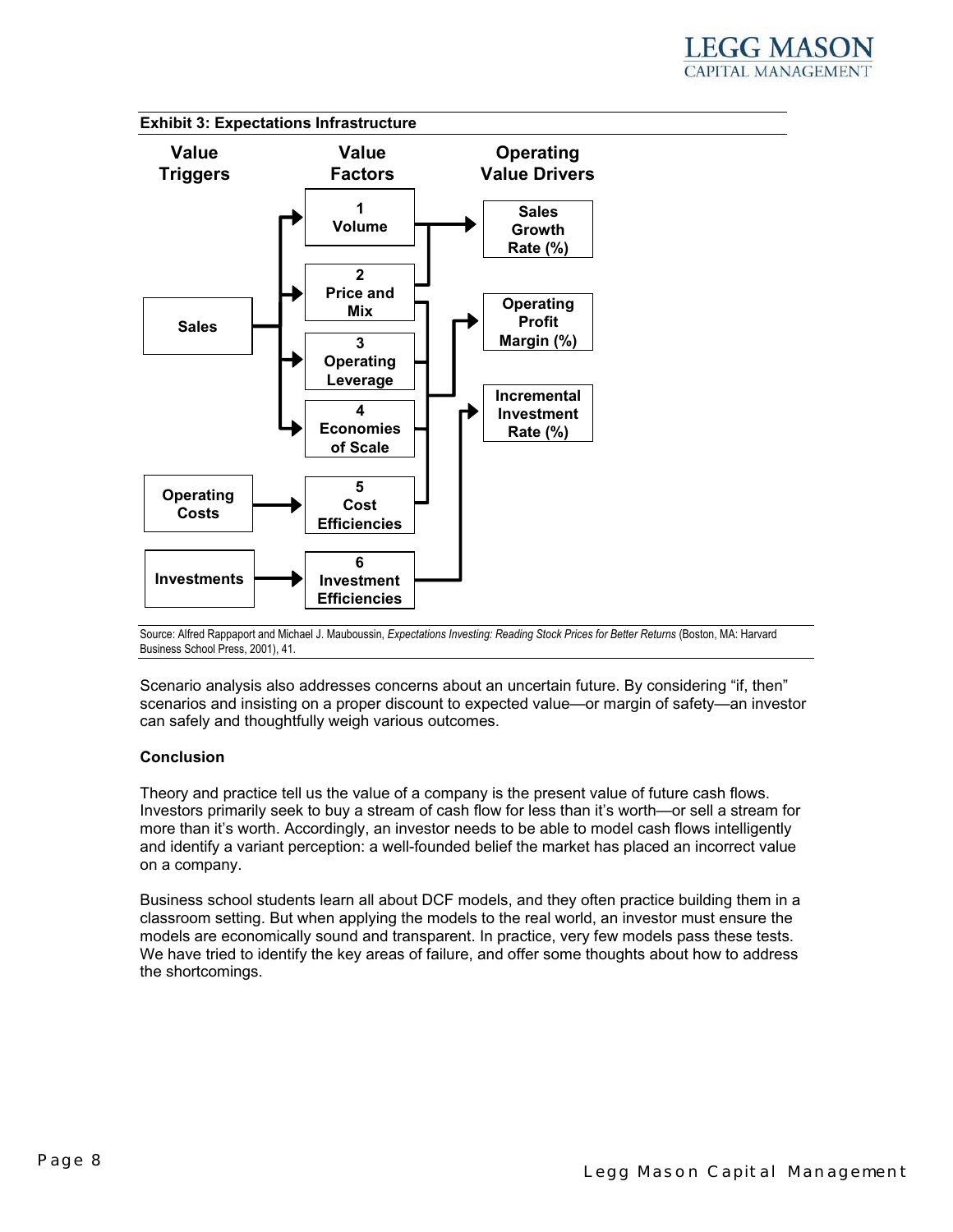

#### **Appendix A: Why Growth Doesn't Equate to Value**

Here's the standard method for calculating continuing value, or value beyond the explicit forecast period:

| Value $=$ | $NOPAT_{CAP+1}$ <sup>*</sup> (1- growth/ROIIC) |
|-----------|------------------------------------------------|
|           | $WACC - g$                                     |

| vvnere.      |     |                                                              |
|--------------|-----|--------------------------------------------------------------|
| $NOPATCAP+1$ | $=$ | Normalized NOPAT in the first year after the forecast period |
| Growth       | $=$ | Growth in NOPAT                                              |
| <b>ROIIC</b> | $=$ | Return on incremental investment                             |
| <b>WACC</b>  | $=$ | Weighted average cost of capital                             |
|              |     |                                                              |

NOPAT is an acronym for net operating profit after tax.

This method is identical to the free cash flow (FCF) in perpetuity approach when the underlying assumptions are the same. Here's the FCF in perpetuity approach:

| Value $=$ | $\overline{FCE}_{CAP+1}$ |
|-----------|--------------------------|
|           | $WACC - g$               |

Let's plug in some numbers to demonstrate the equivalence. Assume:

| $NOPATCAP+1$ | $=$ | \$100 |
|--------------|-----|-------|
| Growth       | ⋍   | 5%    |
| <b>ROIIC</b> | $=$ | 12%   |
| <b>WACC</b>  | $=$ | 9%    |

The standard formula:

 $Mh$ 

Value = <u>100 \* (1- (5%/12%))</u> = <u>58.33</u> = <u>1,458.3</u>  $9\% - 5\%$  4%

In order to calculate the value using the FCF method, we need to know the magnitude of investment. Note that FCF equals NOPAT – Investment.

Since we know the starting NOPAT, growth, and ROIIC, we can calculate investment:

ROIIC \* investment<sub>1</sub> =  $\triangle NOPAT_{2-1}$ 

A 5% NOPAT growth rate tells us that NOPAT is going from 100 to 105. So the change in NOPAT is 5. [Year 2 NOPAT of 105 minus Year 1 NOPAT of 100 = 5]. We also know ROIIC is 12%. So:

12%  $*$  investment =  $5$ 

Investment =  $5/12\% = 41.67$ 

Now, we know that FCF =  $58.33$ . [NOPAT of 100 minus Investment of  $41.67 = 58.33$ ].

So the FCF in perpetuity model gives:

Value = The state state of the state of the state of the state of the state of the state of the state of the state o<br>The state of the state of the state of the state of the state of the state of the state of the state of t  $9\% - 5\%$  4%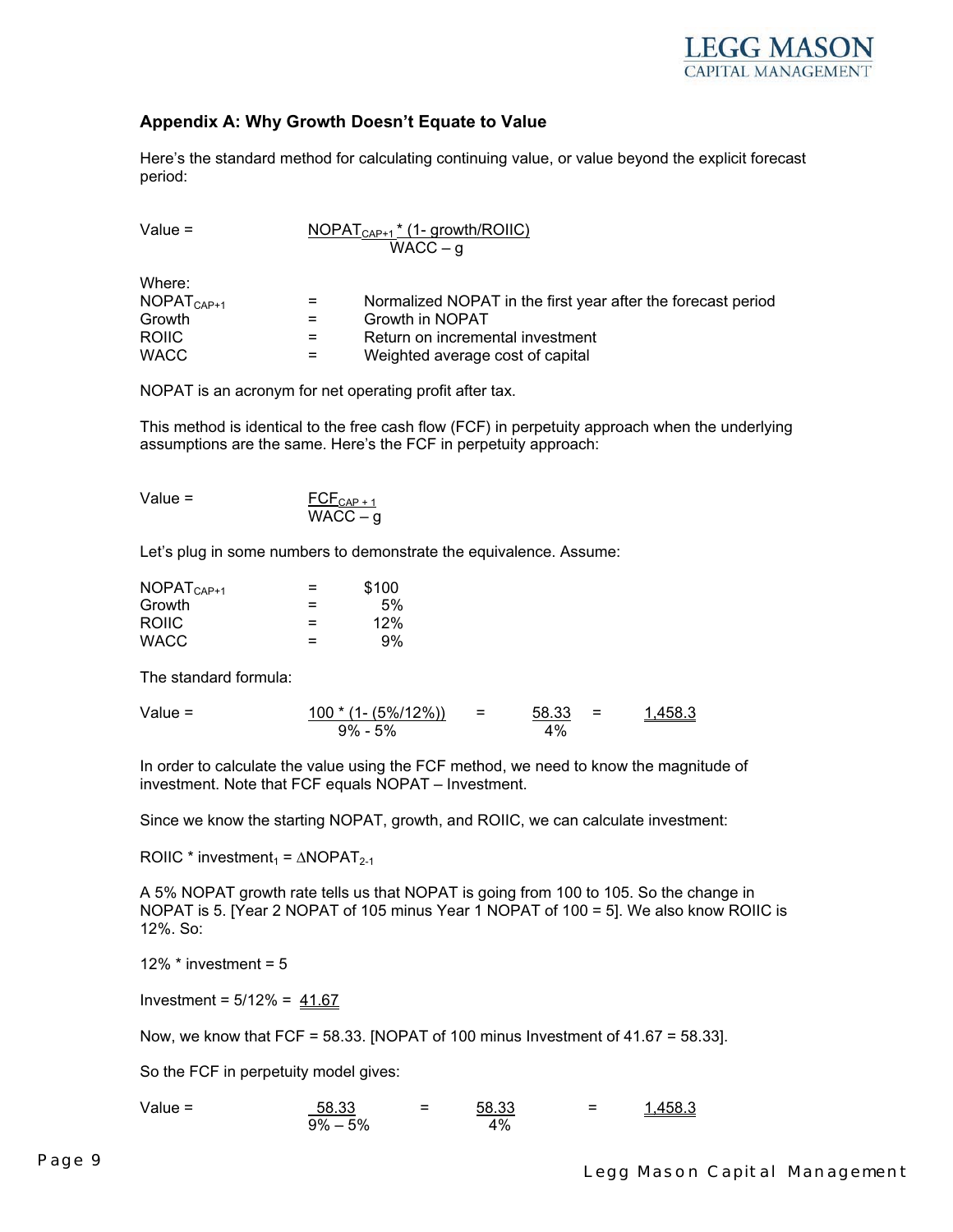

So the standard formula and the FCF in perpetuity approaches give the exact same answer provided your assumptions are consistent.

Both the standard formula and the FCF in perpetuity collapse to the perpetuity assumption when ROIIC equals WACC; that is, when incremental returns equal the cost of capital or, equivalently, incremental investments have a zero net present value.

Let's hold all of our assumptions constant except ROIIC, which we'll set equal to the cost of capital:

| $NOPATCAP+1$ | $=$ | \$100 |
|--------------|-----|-------|
| Growth       | =   | 5%    |
| <b>ROIIC</b> | $=$ | 9%    |
| <b>WACC</b>  | $=$ | 9%    |

The standard formula now yields:

Value = <u>100 \* (1- (5%/9%))</u> = <u>44.44</u> = <u>1,111.1</u>  $9\% - 5\%$  4%

The same is true for the FCF in perpetuity model. First, we need to recalculate the investment:

9% \* investment = 5

Investment =  $5/9\% = 55.56$ 

So,

 $FCF = 44.44$ .  $[100 - 55.56 = 44.44]$ .

and

Value =  $\frac{44.44}{4}$  =  $\frac{44.44}{4}$  =  $\frac{1,111.1}{4}$  $9\% - 5\%$  4%

The straight perpetuity assumption is simply:

Value = 
$$
\frac{\text{NOPAT}_{\text{CAP}+1}}{\text{WACC}}
$$

Or:

Value = 
$$
\frac{100}{9\%}
$$
 =  $\frac{1,111.1}{1,111.1}$ 

All continuing value methods collapse to the same value as a perpetuity if you assume ROIIC equals WACC. *Growth beyond the forecast period does not matter in and of itself.*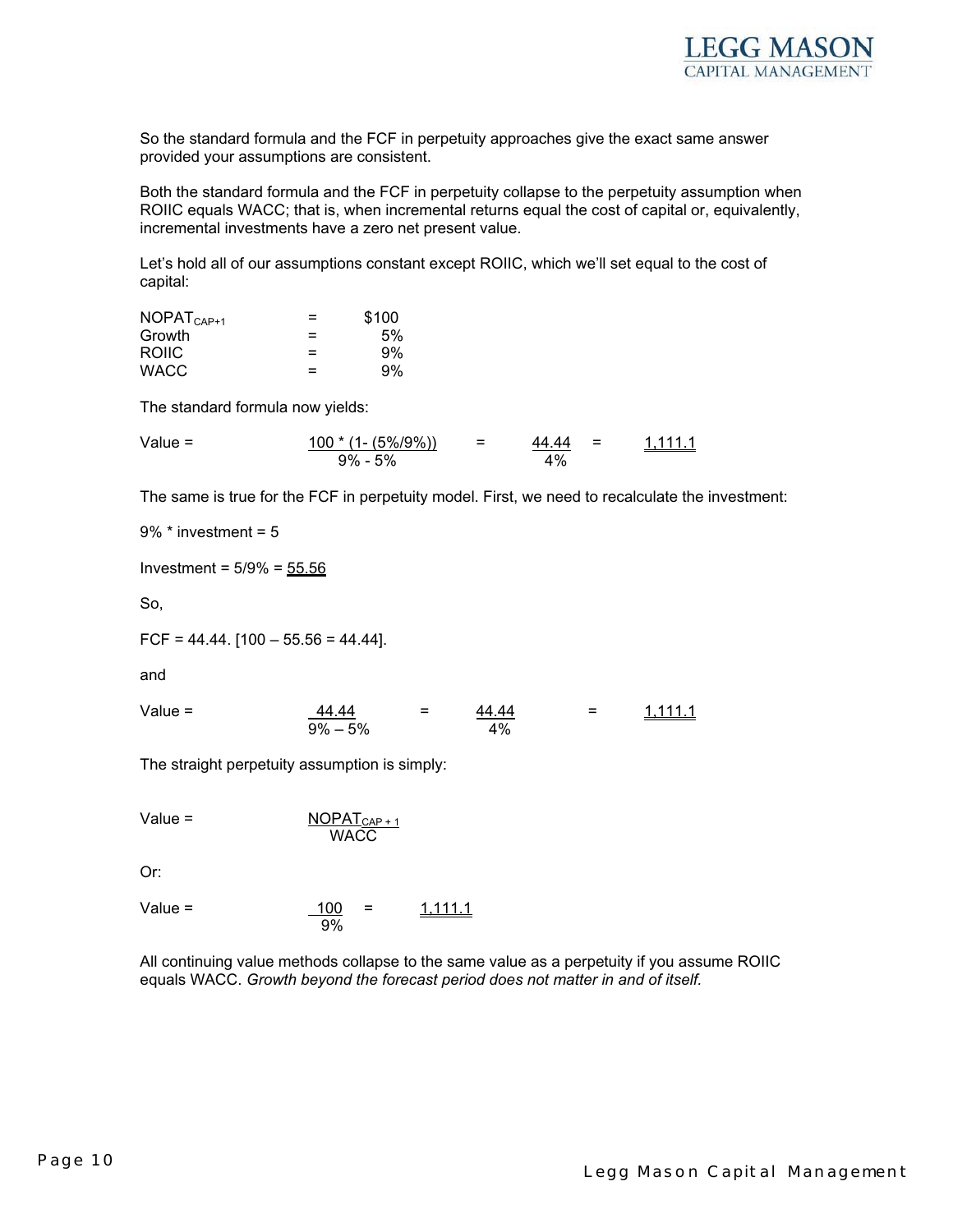

#### **Endnotes**

1 Tim Koller, Marc Goedhart, and David Wessels, *Valuation: Measuring and Managing the Value of Companies*, 4<sup>th</sup> ed., (New York: John Wiley & Sons, 2005), 361.<br><sup>2</sup> Krishna G. Palepu, Paul M. Healy and Victor L. Bernard, *Business Analysis & Valuation* 

(Cincinnati: South-Western College Publishing, 2000), 10-6; Pankaj Ghemawat, *Commitment:* 

*The Dynamic of Strategy* (New York: Free Press, 1991), 82.<br><sup>3</sup> Here's a quotation from a recent sell-side research report, "Discounted cash flow is often touted as the preferred approach; however, present values are often terribly sensitive to the most minute tweak of one's terminal value assumptions. So, we keep coming back to the simple but effective method of applying multiples to the earnings of future periods."

 $4$ We assumed that depreciation equals 20 percent of EBITA and a 35 percent tax rate. We then selected the six percent growth rate and solved for the ROIC.

<sup>5</sup> Eugene F. Fama and Kenneth R. French, "The Cross-section of Expected Stock Returns," *Journal of Finance* 47, 1992, 427-465; and Eugene F. Fama and Kenneth R. French, "The Capital Asset Pricing Model: Theory and Evidence," *The Journal of Economic Perspectives*, Vol. 18, 3, Summer 2004, 25-46.

<sup>6</sup> See <u>www.jeremysiegel.com</u>.<br><sup>7</sup> Asyrsth Demoderen, *Investa* 

 Aswath Damodaran, *Investment Valuation: Tools and Techniques for Determining the Value of Any Asset, 2nd ed*. (New York: John Wiley & Sons, 2002), 161-162. Also, Bradford Cornell, *The Equity Risk Premium: The Long-Run Future of the Stock Market* (New York: John Wiley & Sons, 1999), 36-39.

 $8$  Cornell, 45-53.

9 Daniel Altman, "Why Do Stocks Pay So Much More Than Bonds?" *The New York Times*, February 26, 2006.

10 Michael J. Mauboussin, "Employee Stock Options: Theory and Practice," *Mauboussin on* 

*Strategy*, September 7, 2004.<br><sup>11</sup> Alfred Rappaport and Michael J. Mauboussin, *Expectations Investing: Reading Stock Prices for Better Returns* (Boston, MA: Harvard Business School Press, 2001), 40-46.